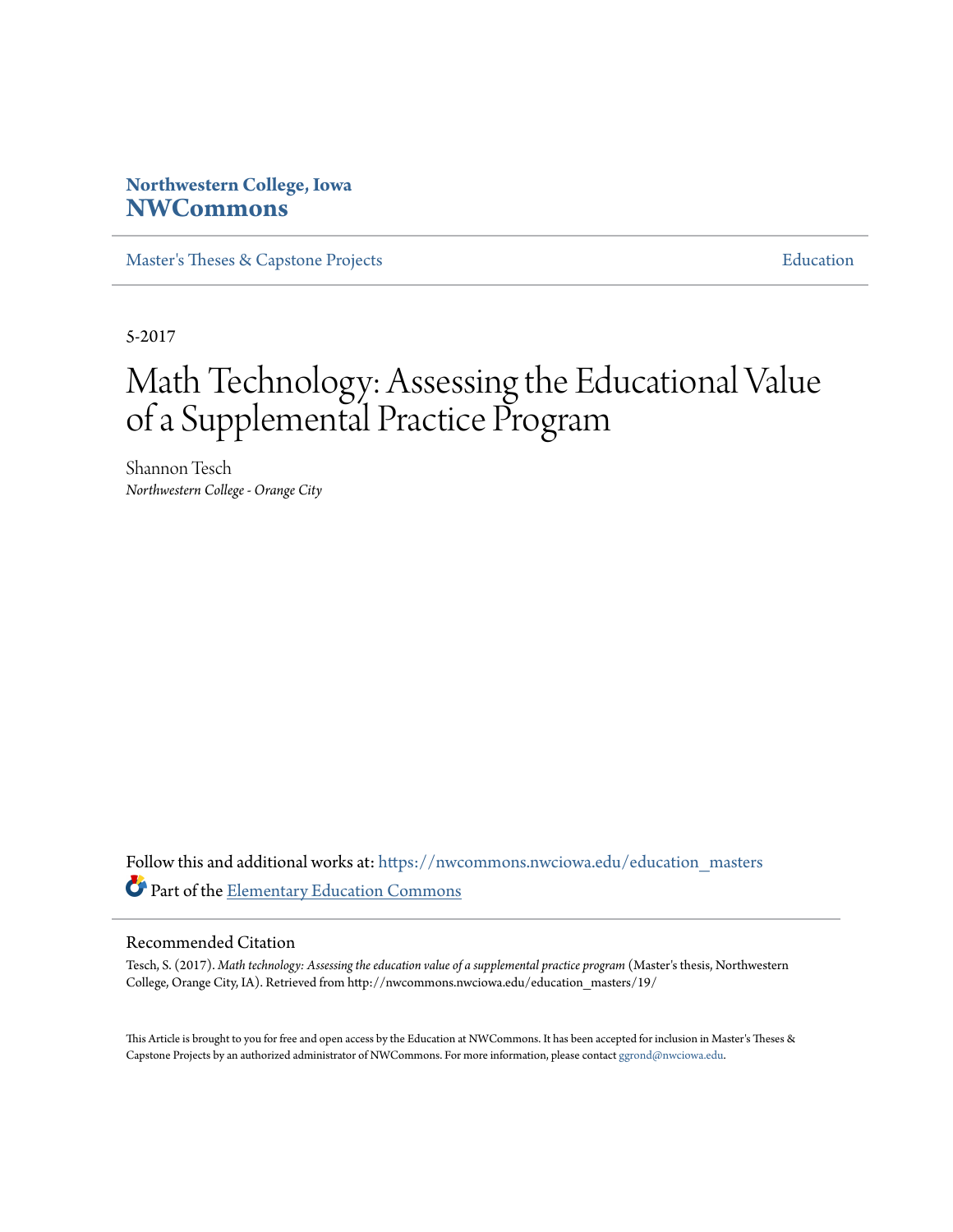Math Technology: Assessing the Educational Value of a Supplemental Practice Program

Shannon Tesch

Northwestern College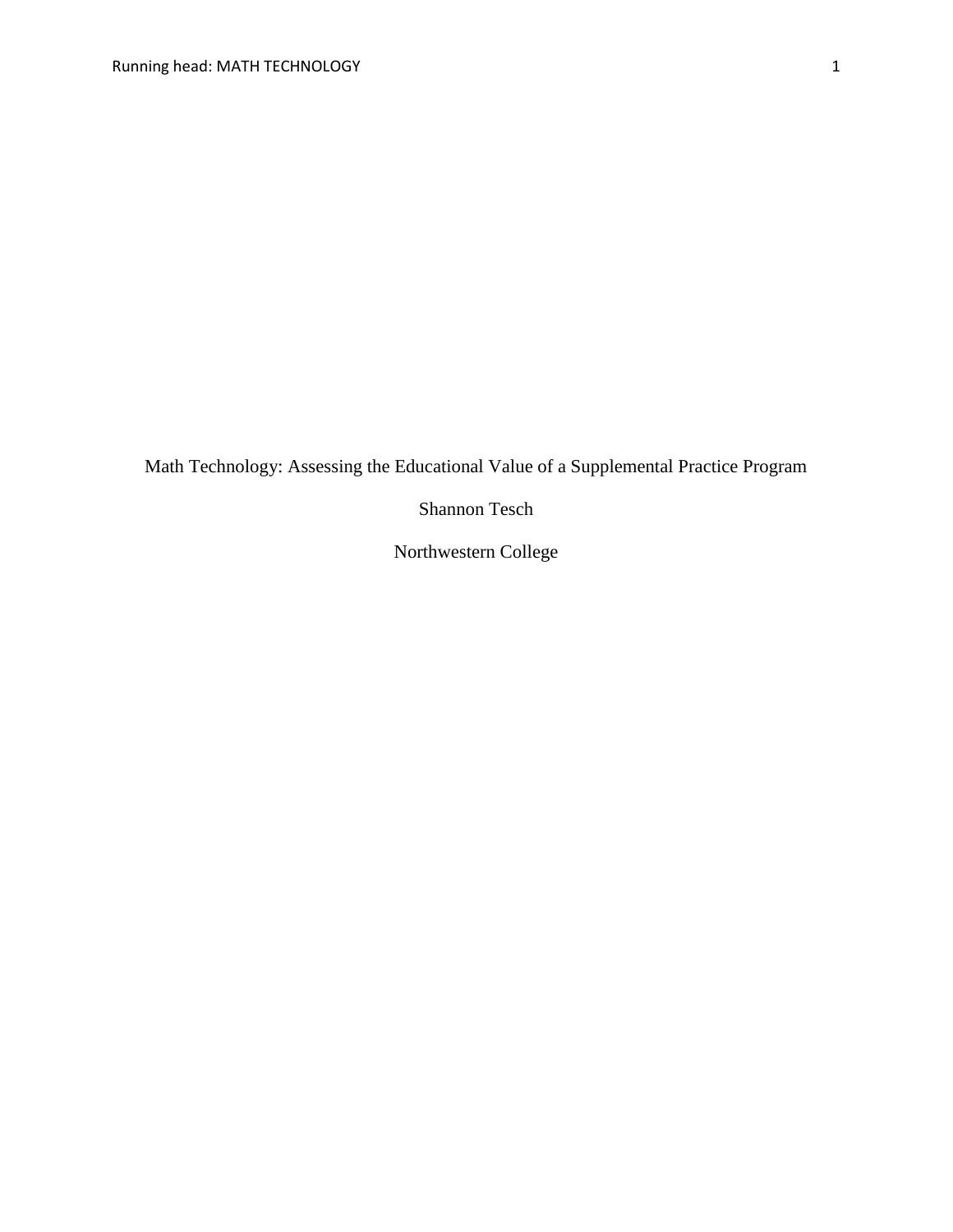#### Abstract

The purpose of this action research project was to determine if the use of a supplemental computerized math practice program increases student achievement in the fractions domain for fifth graders. Two fifth grade math classes received the same classroom instruction. However, one class also utilized a computerized program three times per week for 20-30 minutes over a six-week period. Data was collected through quantitative pre- and post-assessments, quantitative survey questions, and qualitative student responses. Analysis of the data collected suggests that using the supplemental computerized math program, Front Row Education, in addition to regular classroom instruction, increases student achievement in the fractions domain at the fifth grade level.

*Keywords:* technology, achievement, fractions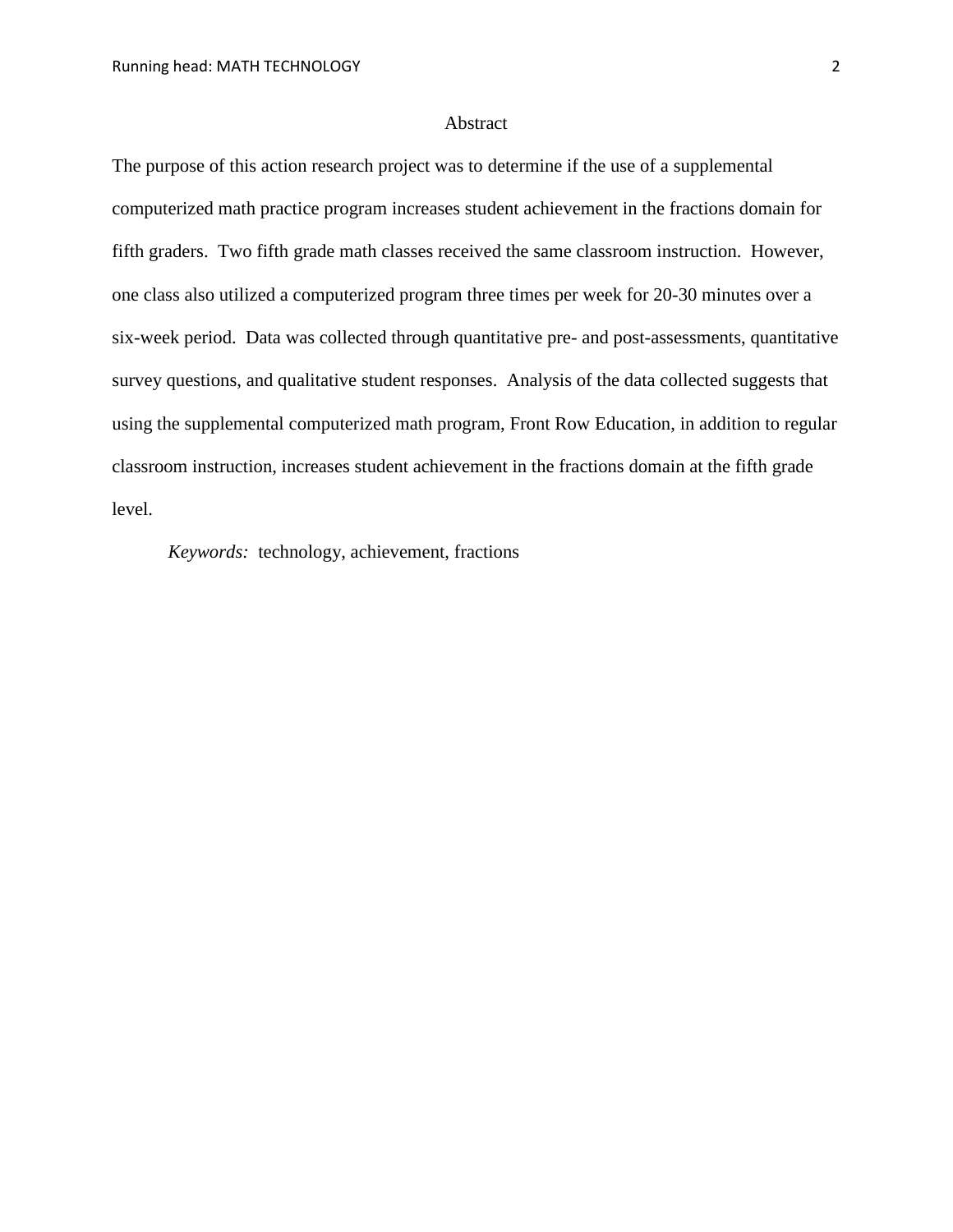Math Technology: Assessing the Educational Value of a Supplemental Practice Program

Educational technology is a big part of twenty-first century schools. Teachers are asked to incorporate technology into numerous curricular areas. Many schools have created new technology positions to aid teachers in the implementation of technology practices into classroom instruction. Math is one of those curricular areas in which schools are pushing for more technology integration. There are many online math programs that teachers can use to supplement classroom instruction. Some are free, while others cost money. Most math textbook companies have a companion online math practice program. The researcher aimed to find out if these online math programs actually increase student achievement.

In the fifth grade Common Core, the fractions domain is a major area for students to master. Many students often struggle with achievement in this domain. As Pitsolantis and Osana (2013) decided, "fractions are one of the most difficult of the elementary school math topics to teach and learn in ways that are meaningful" (p. 18). Teachers are always looking for ways to supplement instruction to help students. The focus of this research is to determine if the use of an online math program as a supplemental resource in the fifth grade classroom increases student achievement and learning outcome mastery in the fractions domain.

#### **Literature Review**

Teachers across the country are looking for ways to supplement and individualize instruction and practice, especially when it comes to mathematics. Technology provides a variety of opportunities for this type of differentiation. Are these supplemental programs effective? Joubert (2012) concluded that this is a tough question to answer because of the variety of ways in which teachers and students use the math technologies. Some schools find the programs to be effective, others do not.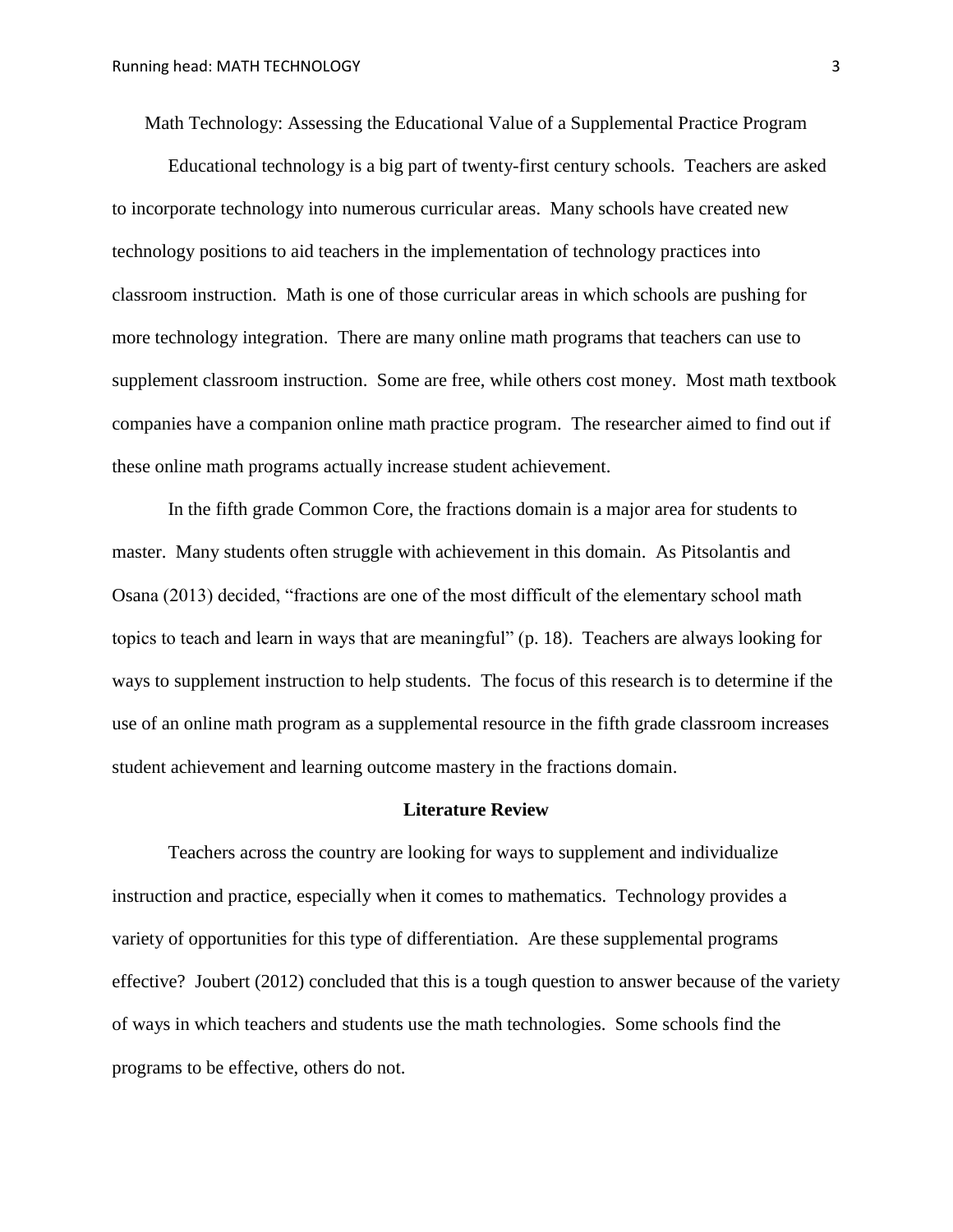Lagrange and Kynigos (2013) also found this to be a difficult question to answer, but for a different reason. They found that supplemental programs vary significantly from one to another, which makes it difficult to group them all together into one math program category. Some programs are game-based, while others are content-based. Some programs are more effective at lower grades, while others are meant for upper grades. A study by Zhang (2014) came to a similar conclusion. Although Zhang was generally in favor of computerized math programs, the study focused on one particular math gaming website that data showed to be ineffective in increasing student learning.

A study conducted by Chen, Liao, Cheng, Yeh, and Chan (2012) supported math technology, especially in the form of mathematical game play. Students who participated in digital mathematical games were highly motivated to achieve mathematical goals—and enjoyed doing it! The enjoyment part should come with little surprise. Students enjoy playing computer games—even educational ones. Other studies have been published that support the use of computerized math programs. Zhang, Trussel, Gallegos, and Asam (2015) studied math apps and their impact on student achievement. They concluded that the use of the math apps "improved student learning and reduced the achievement gap between struggling students and typical students" (p. 32). Those are definitely two goals for math teachers everywhere. In their study on computer-assisted instruction, De Witte, Haelermans, and Rogge (2015) concluded that working with a computerized math program is effective and can even lead to higher test results. They found this especially true for students needing to catch up on learning outcomes.

Cayton-Hodges, Feng, and Pan (2015) looked at what makes an effective computerized math program, specifically tablet-based apps. Mathematical content, instruction, and practice were key, of course. However, in order to engage students, there needs to be a gaming aspect as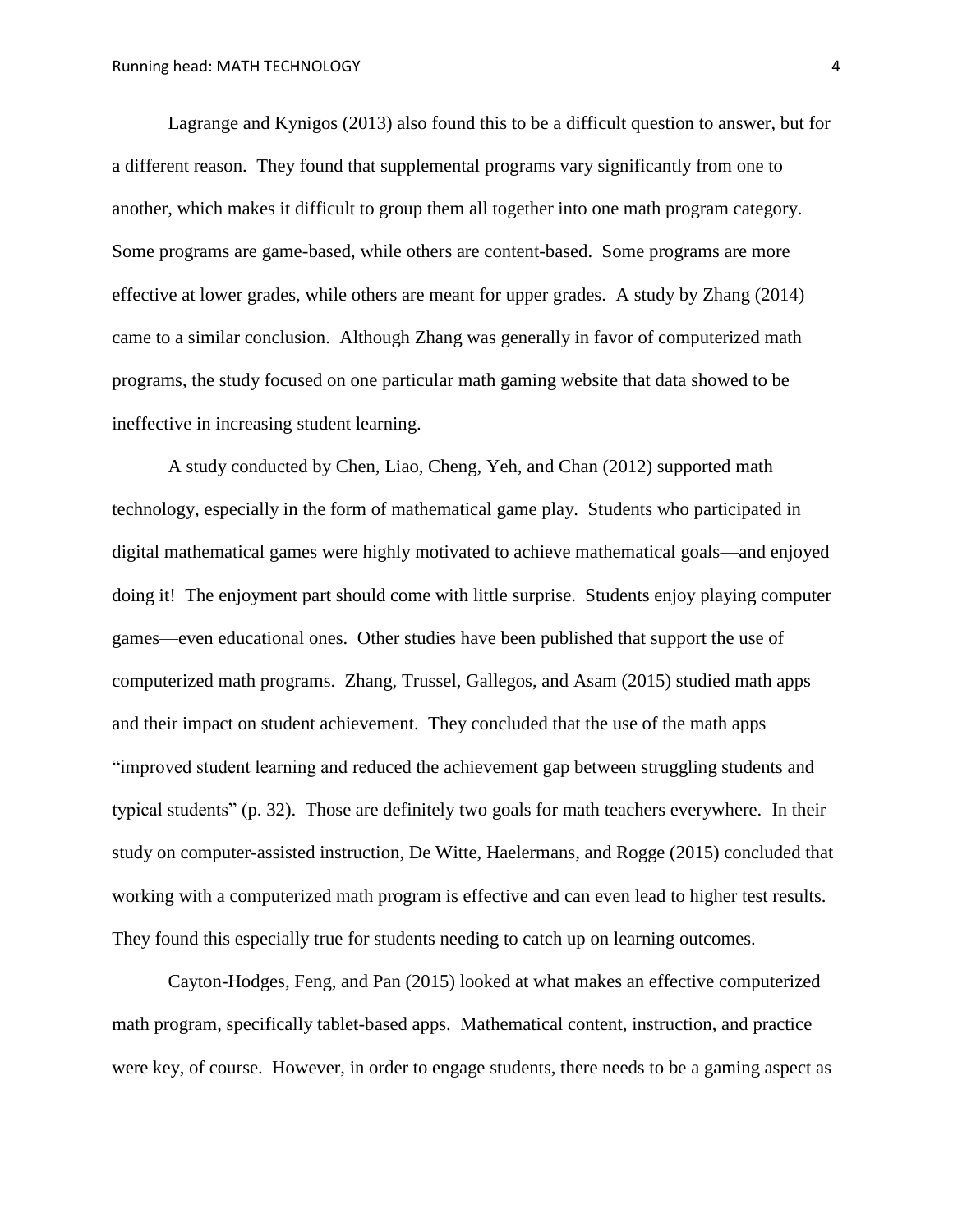well. The difficult part for app developers is to find that balance between rigor and fun. Too much rigor and too little fun will turn students off. Too little rigor and too much fun will engage students, but with little quality learning taking place. LeSage (2012) adds that web-based video clips, such as those from Khan Academy, can help engage students and give them the extra instruction they need to progress in their master of learning outcomes.

Based on the literature review, the researcher concluded that using a computerized supplemental math program for fifth graders would have a positive educational outcome. The work is not finished, however. The researcher must now decide which online program to use for this project. The researcher has experience with three popular computerized supplemental math programs: Academy of Math, Sum Dog, and Front Row Education.

Academy of Math starts each student out with a placement test. Based on student performance on the test, each student is given an individualized training program to complete. Students start out each unit with a tutorial to introduce (or review) certain math skills related to the unit. Then, students complete math problems on a puzzle board, with each correct problem revealing a piece of the puzzle picture. When a student completes enough correct puzzles, he or she moves on to the next unit. At the end of the year, students complete the placement test again to see what kind of growth they have made throughout the school year.

Academy of Math has its strengths and weaknesses. The placement test, tutorials, and the individualized training program are definite strengths. The puzzles are motivating for the lower elementary grades. However, by the upper grades, the students are bored with the puzzle format and find it less motivating. In addition, students who test very high on the placement test are given a training program that is too difficult. As a result, those students are often stuck in the same unit for too long and do not progress through the other units of the Academy of Math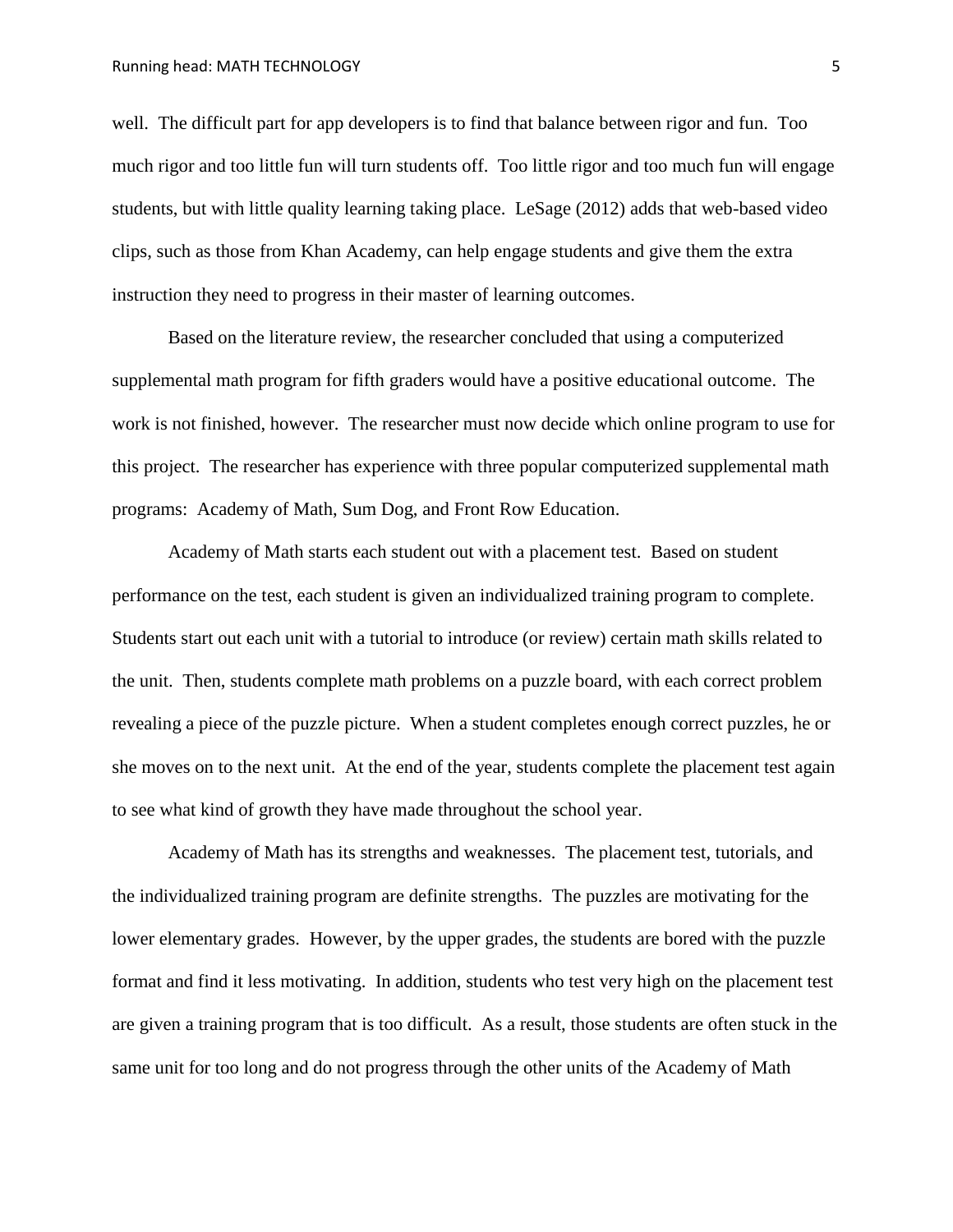program. This often leads to student frustration. Students cannot access Academy of Math from home because it is specific to a school server. Schools also pay an annual fee to use Academy of Math.

Sum Dog lets students play interactive math games against students from around the world. Based on how the students perform during the games, the questions they are to answer moving forward become easier or more difficult. As a result, each student has an individualized math program. As students complete questions or levels, they are awarded virtual coins to be able to spend at a virtual store.

Sum Dog has its strengths and weaknesses as well. The students find the games very engaging and love being able to play against students from around the world. Classrooms can also participate in a Sum Dog contest sponsored by the AEA three times per year. The students are very motivated to win the contest. Sum Dog is free, can be played anywhere there is internet access, and individualizes instruction based on how a student is performing on the math problems within the games (Tomaszewski, 2013). One of the weaknesses of Sum Dog is that it is a little too much gaming and not enough math. There may need to be a better balance between fun and rigor.

Front Row Education is a web-based training program that is aligned to the Common Core math standards and offers individualized math practice for kindergarten through eighth grade students in each of the Common Core mathematical domains. When students log in for the first time, they take an assessment for each domain that helps determine at what standard and level of difficulty each individual student will start at. After completing the assessments, the students start their individualized training program in each domain. As students complete questions or levels, they are awarded virtual coins to be able to spend at a virtual store. The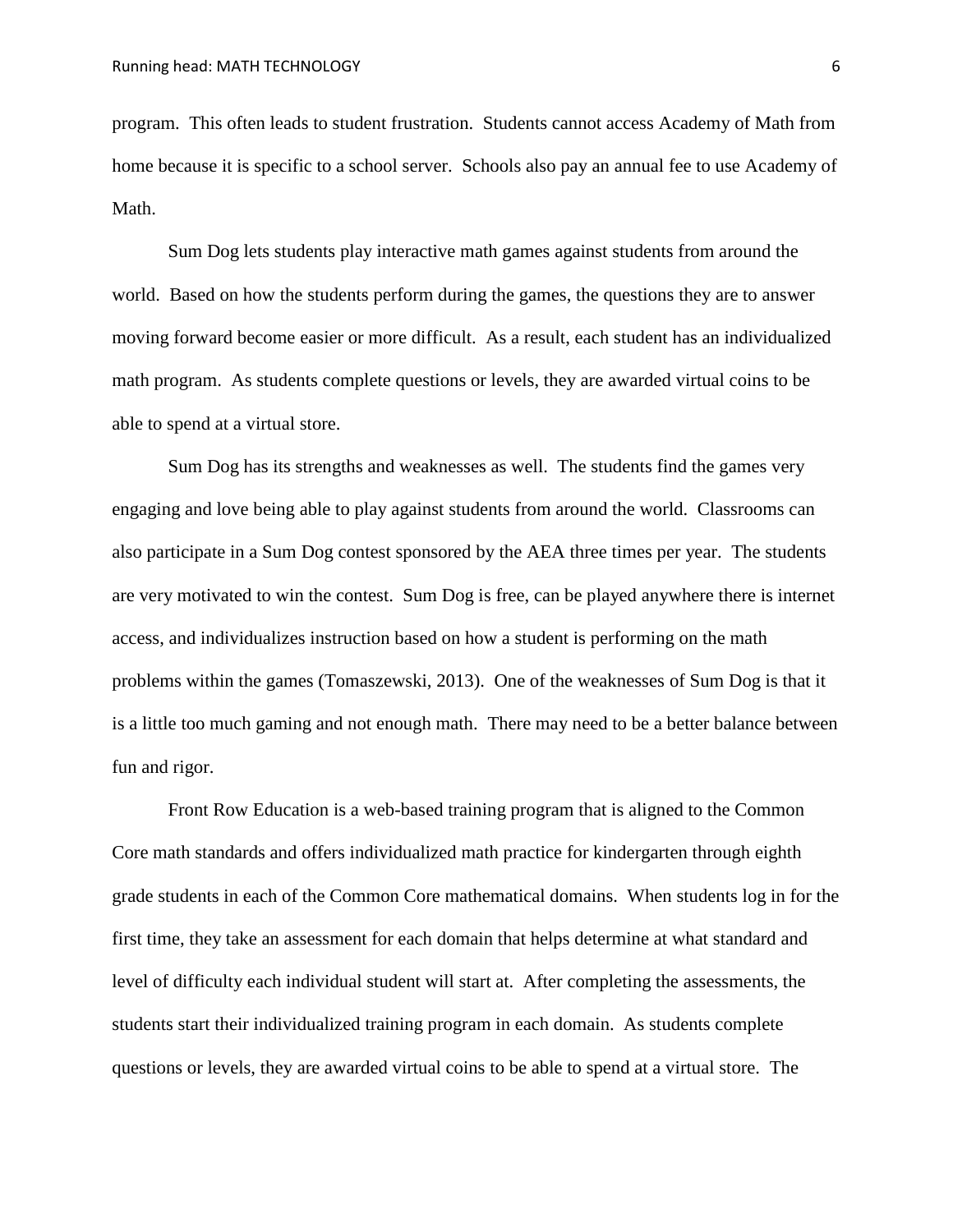individualized nature of Front Row is designed to ensure students are working at their own levels for mastery.

Front Row offers many great features. Teachers love that Front Row is based on the Common Core (Gorrell, 2016). Teachers can assign different domains and skills for individual students to complete. This year, Front Row is offering a new feature—direct links to training videos from Khan Academy, which will be a great resource for students and teachers. Teachers receive a weekly report for all students, with details about how they are doing and tips to differentiate instruction and improve their individualized training program. Front Row is also free and can be used at school or at home. Front Row does not have the game format of Sum Dog, making it not quite as popular with students.

After looking in depth at Academy of Math, Sum Dog, and Front Row, the researcher chose Front Row as the web-based supplemental math-training program for this research project. All three programs offer some great things, but the researcher feels Front Row gives students and teachers the best mix of fun and rigor. The researcher especially likes that it is free, can be accessed anywhere, and is based on the Common Core. More importantly, teachers can individualize instruction for each student within Front Row. Assessment can also be differentiated to help each student show what they have learned.

As Michael Scherer (2014), states, "The problem we have in K-12 is we are not engaging the kids because we are not using the things they use outside the classroom inside the classroom" (p. 38). Student interactions with technology contribute to student learning (Cayton-Hodges, Feng, & Pan, 2015). Teachers need to start using more technology in the classroom, and Front Row is a great way to do just that.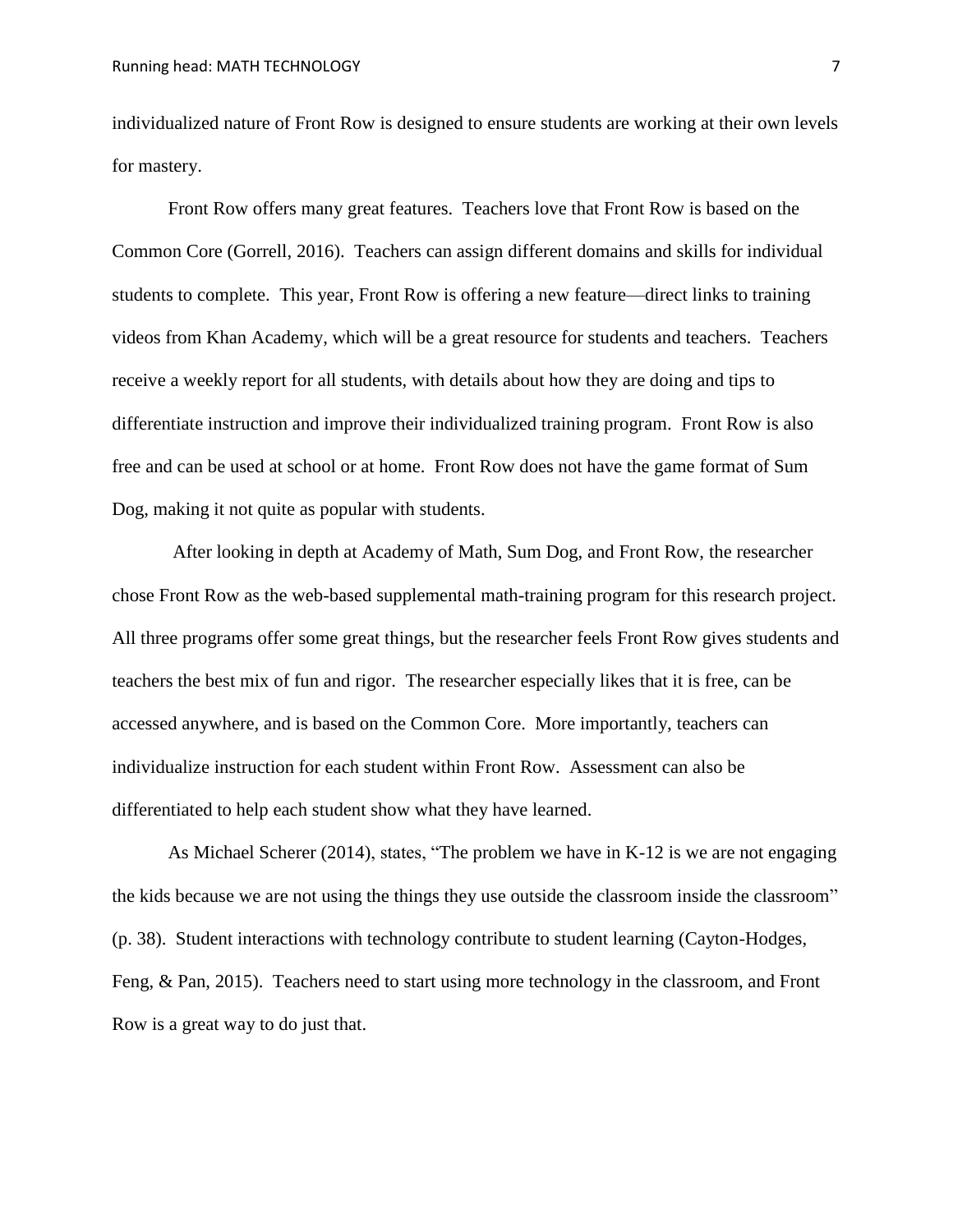#### **Methods**

#### **Data Collection**

This action research project was conducted in a fifth grade mathematics classroom. At the time of the project, the math class was focusing on the fractions domain of the Iowa Core. There are two sections of fifth grade math taught at the researcher's school, with twenty-one students in each section. Of the students in fifth grade, all but two attend the general math classroom. These two students receive their math instruction in a special education classroom. There is very little variance in the class demographics. The class is predominately white with non-free and reduced lunch status. Five of the forty-one students in the fifth grade receive special education services. Three students receive Title I assistance and one student receives English language support.

The focus of this action research project is to determine if the use of the online math program, Front Row Education, as a supplemental resource in the fifth grade classroom, increases student achievement and learning outcome mastery in the fractions domain. Two fifthgrade math classes participated in this project. One fifth grade class was provided only the regular classroom instruction. The other fifth grade class was provided the same classroom instruction, but also regular (three times per week for 20-30 minutes each time) supplemental individual practice with Front Row, the free online math program. When utilizing Front Row during this math unit and research project, these students were only allowed to access the fractions domain for practice. Three data collection methods were employed to determine the value of Front Row. The first method involved a pre-assessment at the beginning of the fractions unit and a post-assessment at the completion of the fractions unit. The two assessments could then be compared to determine if there was more of an increase in student achievement from the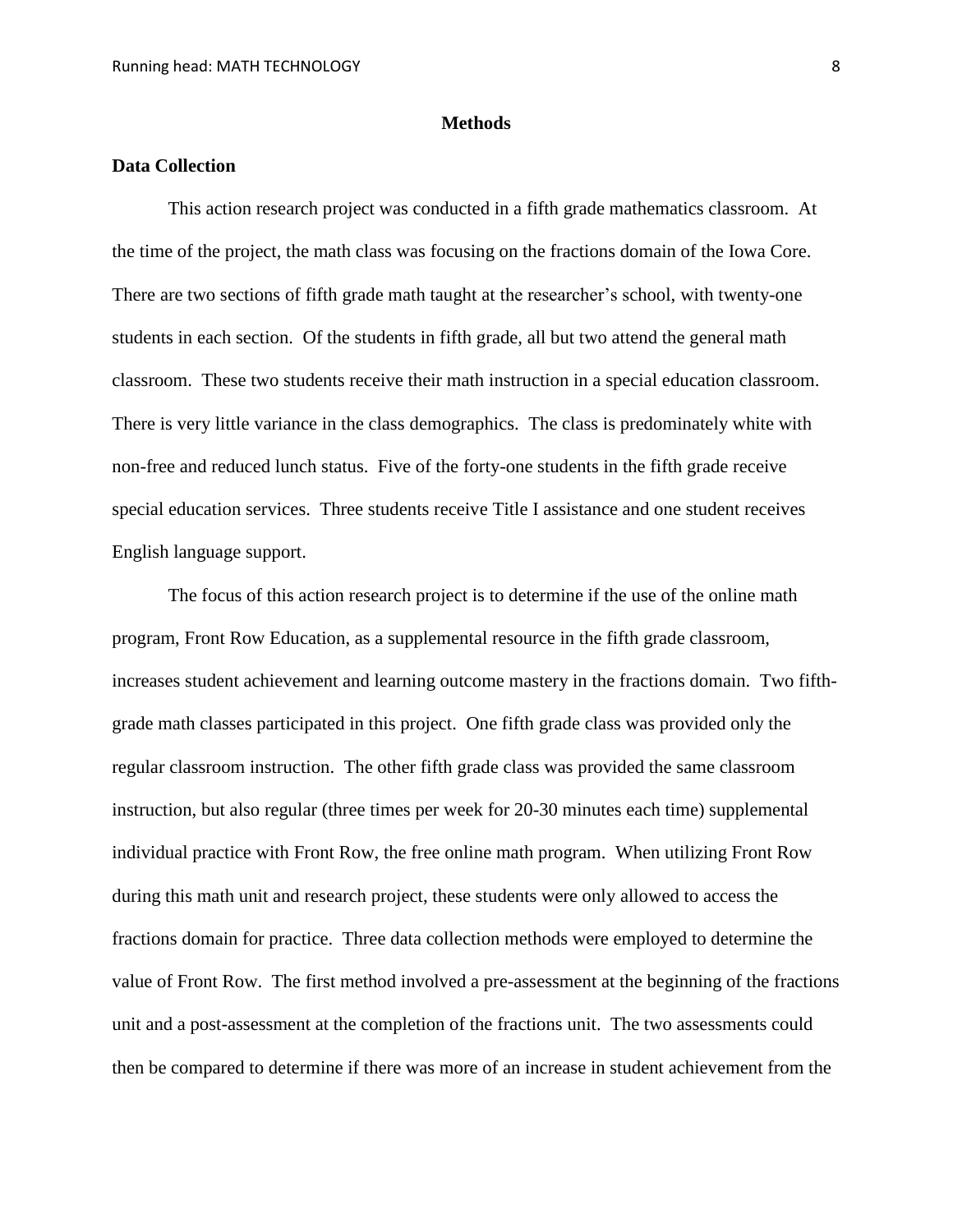pre-assessment to the post-assessment in the class that utilized Front Row than in the class that did not. The second data collection method was a survey given at the end of the fractions unit to the class that worked with Front Row. The survey asked questions related to the students' feelings towards Front Row and a self-assessment of its impact on their learning within the fractions domain. The third data collection method consisted of informal observations of the students while they were working on Front Row.

A mixed method of data collection that incorporated both quantitative (pre- and postassessments and the first student survey question) and qualitative (the second student survey question and informal observations) data was chosen for a couple of reasons. Quantitative data collection in the form of pre- and post-assessments made the most sense as comparing the results of the assessments gave empirical evidence of the impact that Front Row had on student achievement. At the same time, student survey data was valuable in determining if the students had a growth mindset about the connection between Front Row and student achievement.

#### **Findings**

#### **Data Analysis**

There was some researcher bias during this project. The researcher is a big proponent of technology use in the classroom. In addition to classroom teacher duties, the researcher serves as the elementary school's technology integrationist, helping teachers incorporate technology into their instruction and assessment. The researcher also believes that online math programs, such as Front Row, are a great way to supplement math instruction and increase student achievement. Despite the researcher bias in the research project, the data collection methods were fair and unbiased.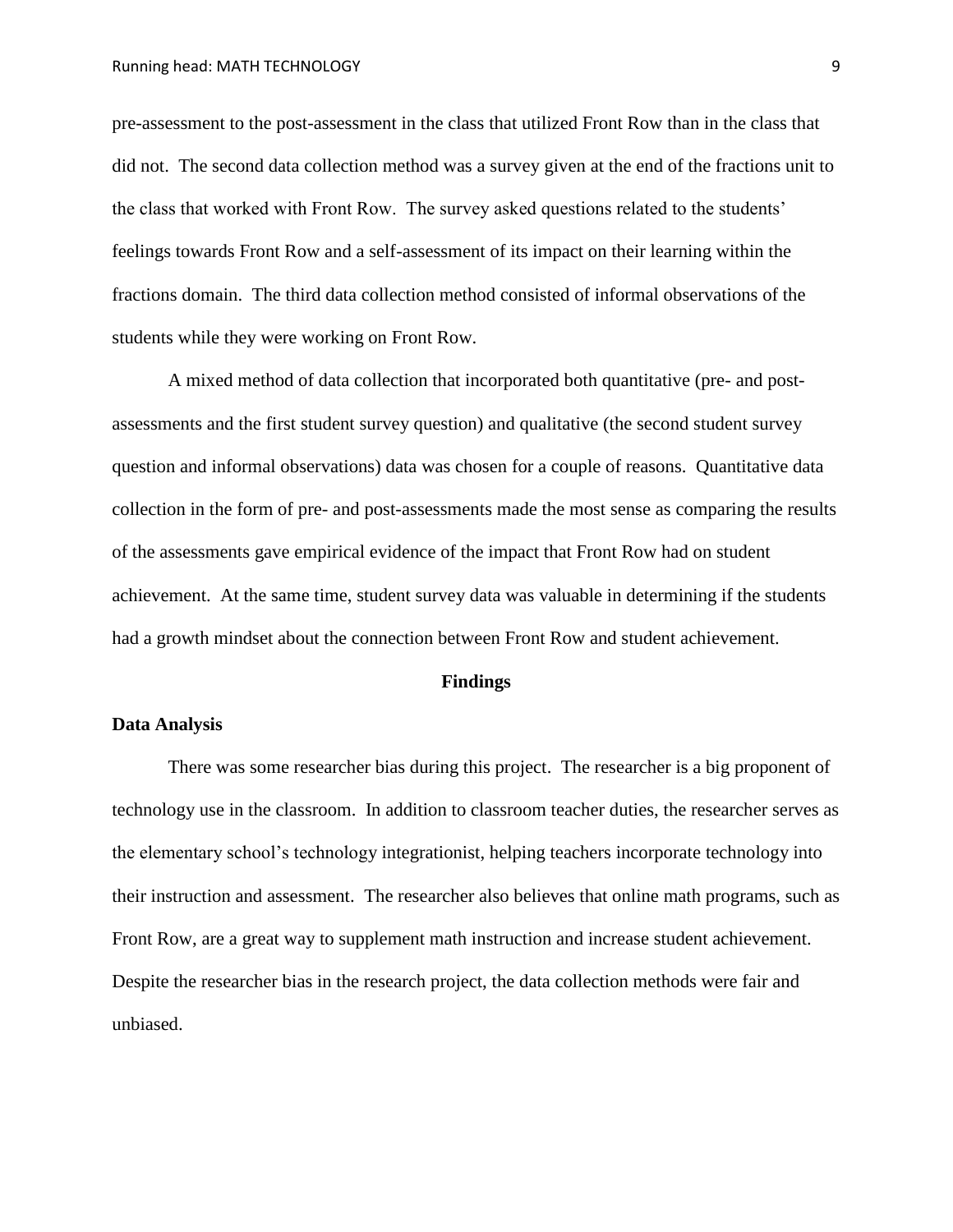**Quantitative data analysis.** The first quantitative data collected came from the fractions pre-assessment given to students before instruction started for the fifth grade fractions unit. The pre-assessment consisted of twenty math problems involving addition, subtraction, multiplication, and division of fractions. Some problems were in number sentence format, while others were in word problem format. The pre-assessment problems were modeled after the problems found on the Smarter Balance standardized assessment. The students took the preassessment through a Google Form on Google Classroom. The control class that would not receive the Front Row supplementation had an average score of 7.42 correct questions out of 20 on the pre-assessment. The experimental class that would receive the Front Row supplementation had an average score of 7.5 correct questions out of 20.

Six weeks later, at the end of the fractions unit, both classes took the post-assessment through a Google Form on Google Classroom. The post-assessment was the same as the preassessment. The control class with no Front Row supplementation had an average score of 9.63 correct questions out of 20 on the post-assessment. That is an average improvement of 2.21 correct questions from the pre- to post-assessment. The experimental class with Front Row supplementation had an average score of 13.95 correct questions out of 20 on the postassessment. That is an average improvement of 6.45 correct questions from the pre- to postassessment.

After taking the post-assessment, the experimental class took a short survey about their Front Row experience. When asked if they enjoyed using Front Row, 68.4% of the students stated that they either strongly agreed or agreed. When asked if Front Row has helped them become better at solving fraction problems, 68.4% of the students stated that they either strongly agreed or agreed.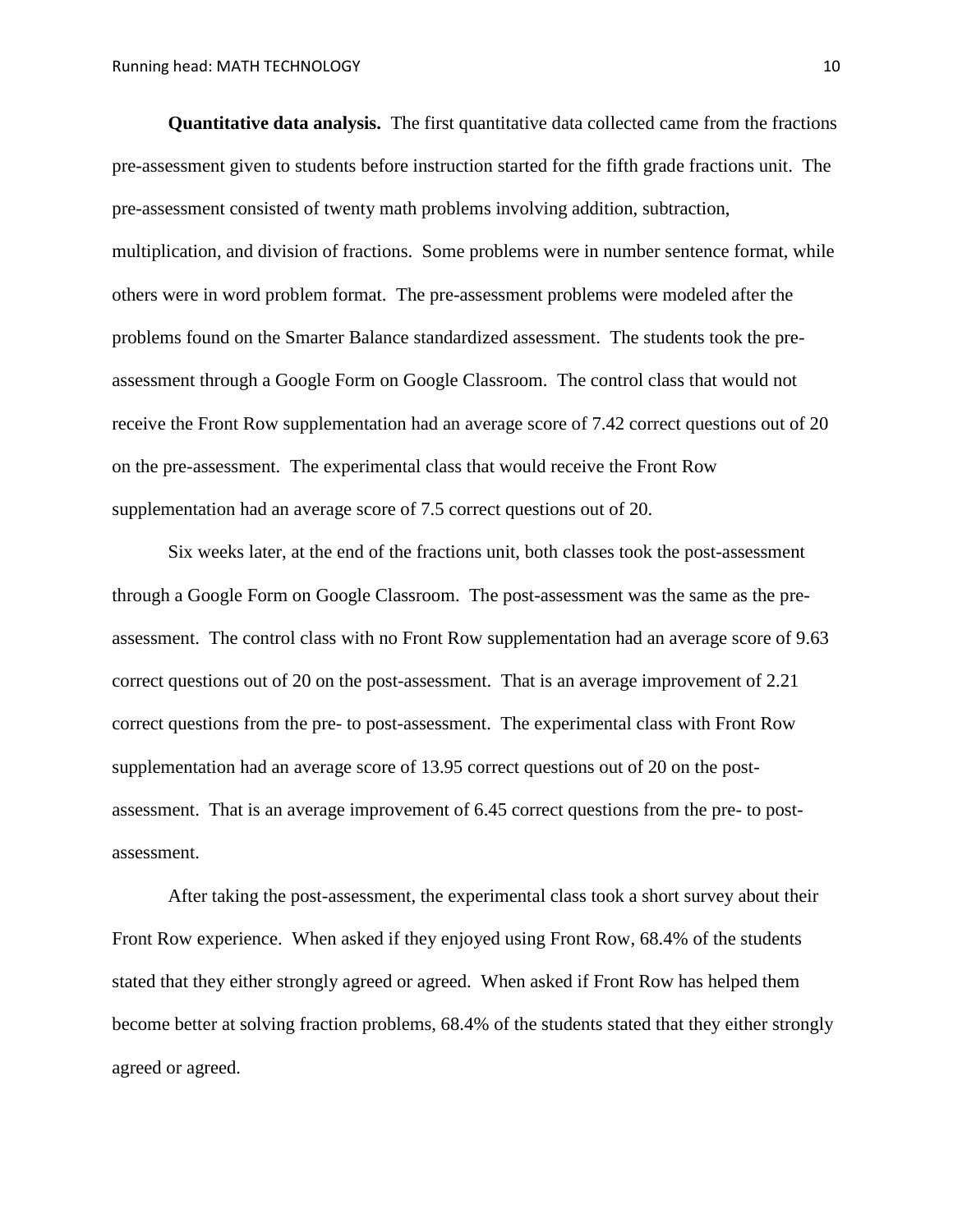**Qualitative data analysis.** This same survey also included some qualitative data. The researcher asked the students what they liked and disliked about Front Row. The answers were varied, and can be found in the appendix. Informal observations also provided qualitative data to the researcher. At the beginning of the fractions unit, students in the experimental class were excited to utilize Front Row on their Chromebooks. However, by the end of the unit, many students were not as excited, possibly even bored, to use Front Row in class. The combination of quantitative and qualitative data, and their analysis, provided evidence of measureable changes in student achievement during the fifth grade fractions unit.

#### **Discussion**

#### **Challenges with Data**

The researcher used multiple methods of data collection in order to provide data that was reliable and valid. However, the data collection methods still could raise some questions. For example, why was the class that had a slightly higher average score on the pre-assessment chosen as the class to receive the Front Row supplemental practice? Was this class chosen to ensure a positive outcome on the research question? This class was chosen to be the experimental class before the pre-assessment was conducted, with the main reason being scheduling. The class chosen as the experimental class was going to have more time to devote to Front Row than the other class would have. As a result, it made perfect sense to set the two classes up the way the researcher did.

Another question that could be asked about the data is whether one class is stronger academically than the other class. If the experimental class was actually a stronger class to start, then the results could be expected to favor and support the research question. Before the research project was started, the researcher looked at classroom data to determine if one class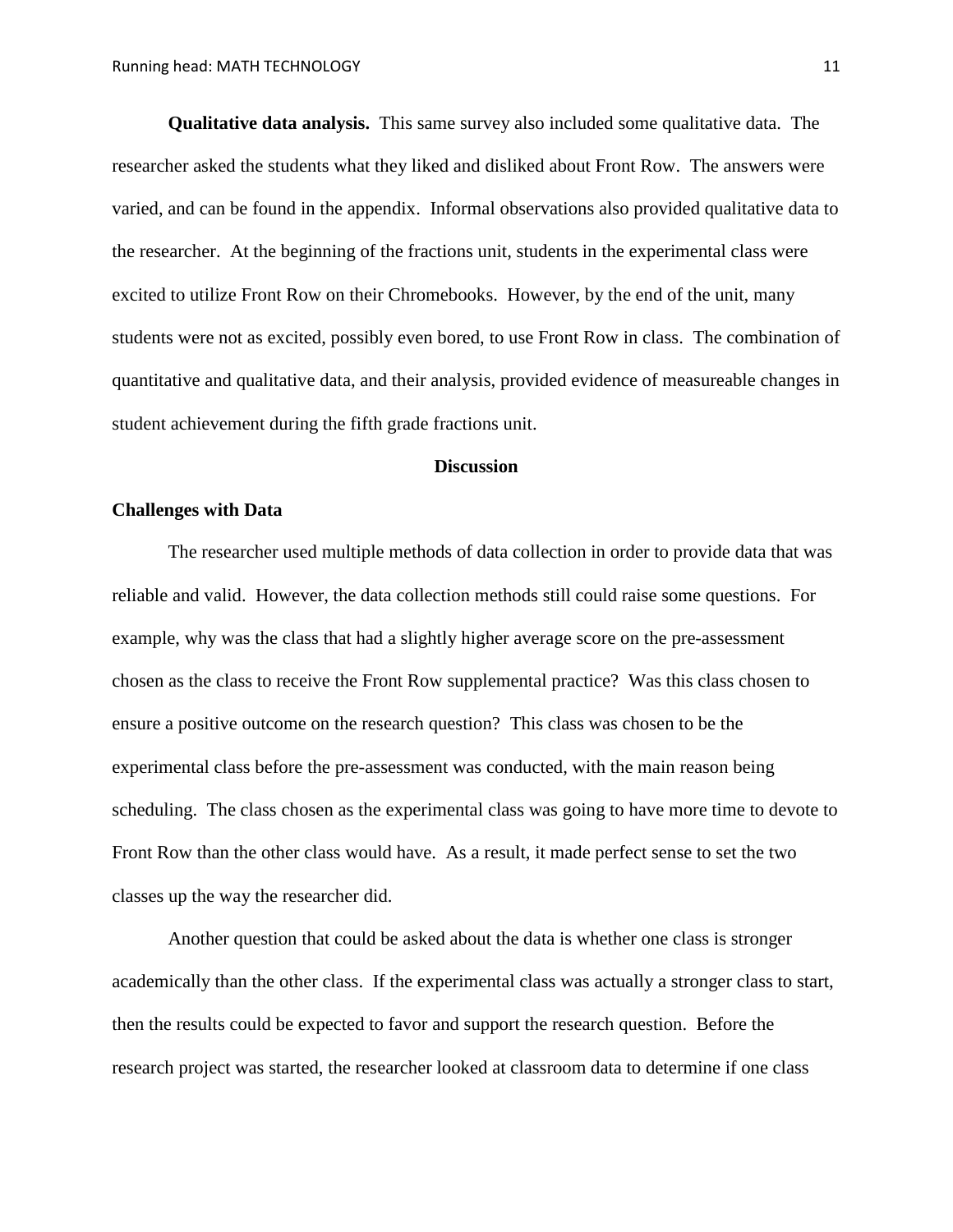was stronger than the other class. The researcher determined that the two classes were very similar in academic achievement, thus making the data collection valid and reliable. The preassessment proves this true. Although there was a difference in average score between the two classes, the difference was very small—0.08 of a point.

There is, of course, the chance that Front Row did not account for the difference in postassessment average score. Perhaps the experimental group received advanced instruction to account for the improved average score. The researcher made certain that both classes received exactly the same classroom instruction. The only difference between the two classes was the use of Front Row for the experimental group.

#### **Conclusion**

The findings gathered from the collected data suggest that using the Front Row computerized math practice program to supplement fifth grade fractions instruction had a positive and significant impact on student achievement. Front Row should be used weekly to provide students with ongoing supplemental fraction practice. The survey and qualitative data suggest that the researcher may have overused Front Row (three times per week, 20-30 minutes each time), thus losing its effectiveness. This may vary from class to class, so teachers should use their own judgement when deciding how often to utilize Front Row for students.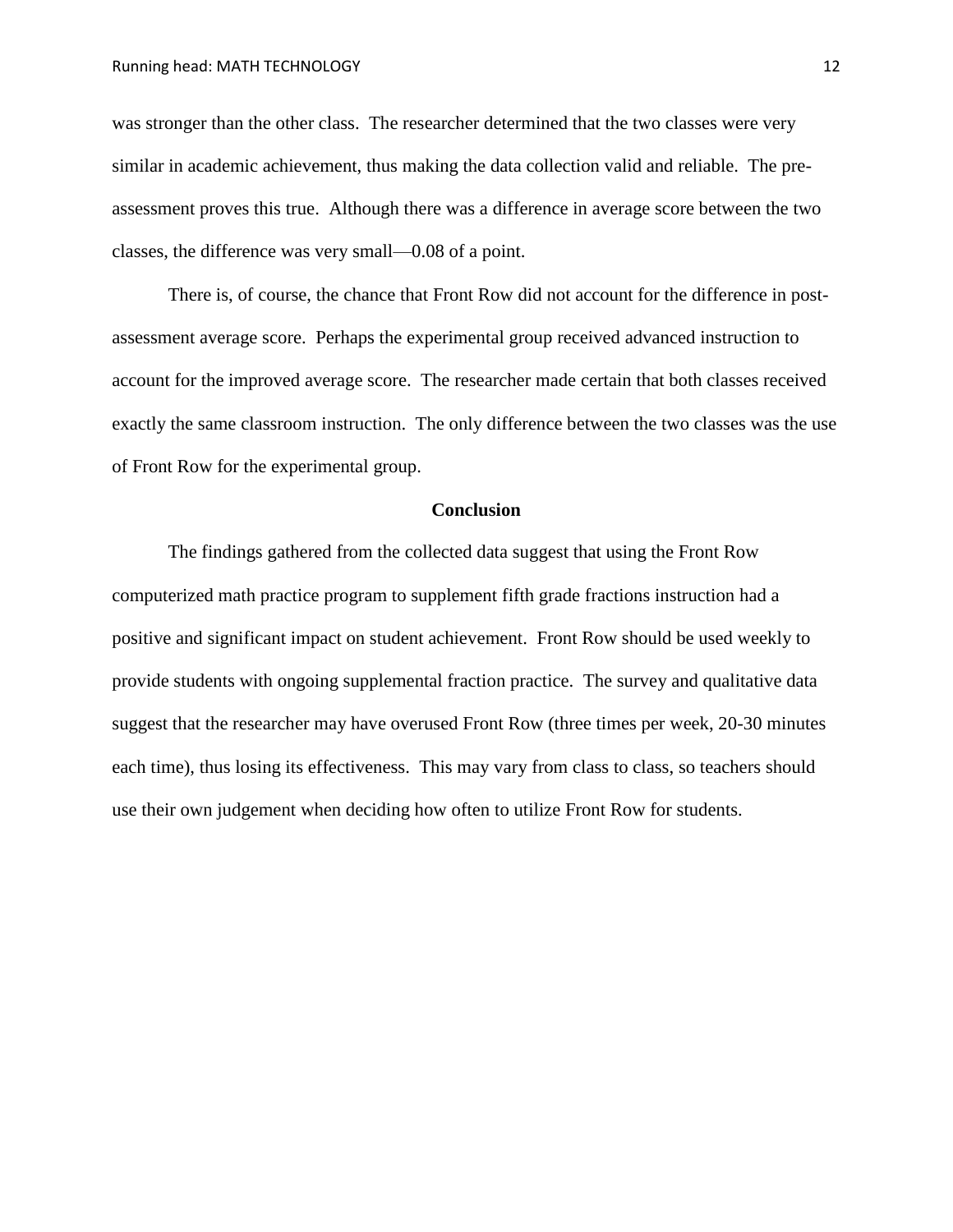#### References

- Cayton-Hodges, G. A., Feng, G., & Pan, X. (2015). Tablet-based math assessment: What can we learn from math apps? *Journal of Educational Technology & Society,* 18(2), 3-20.
- Chen, G.-D., Chuang, C.-K., Nurkhamid, & Liu, T.-C. (2012). When a Classroom Is Not Just a Classroom: Building Digital Playgrounds in the Classroom. *Turkish Online Journal Of Educational Technology - TOJET*, 11(1), 202-211.
- Chen, Z.-H., Liao, C. C. Y., Cheng, H. N. H., Yeh, C. Y. C., & Chan, T.-W. (2012). Influence of Game Quests on Pupils' Enjoyment and Goal-Pursuing in Math Learning. *Educational Technology & Society*, 15(2), 317-327.
- De Witte, K., Haelermans, C., & Rogge, N. (2015). The effectiveness of a computer-assisted math learning program. *Journal of Computer Assisted Learning*, 31(4), 314-329. doi:10.1111/jcal.12090
- Gorrell, D. (2016). *Zero in on common core math and ELA with personalized practice and assessments.* Retrieved from

<https://www.commonsense.org/education/website/front-row>

- Joubert, M. (2013). Using digital technologies in mathematics teaching: developing an understanding of the landscape using three "grand challenge" themes. *Educational Studies in Mathematics: An International Journal*, 82(3), 341-359. doi:10.1007/s10649-012-9430-x
- Kynigos, C., & Lagrange, J.-B. (2014). Cross-analysis as a tool to forge connections amongst theoretical frames in using digital technologies in mathematical learning. *Educational Studies in Mathematics: An International Journal*, *85*(3), 321-327.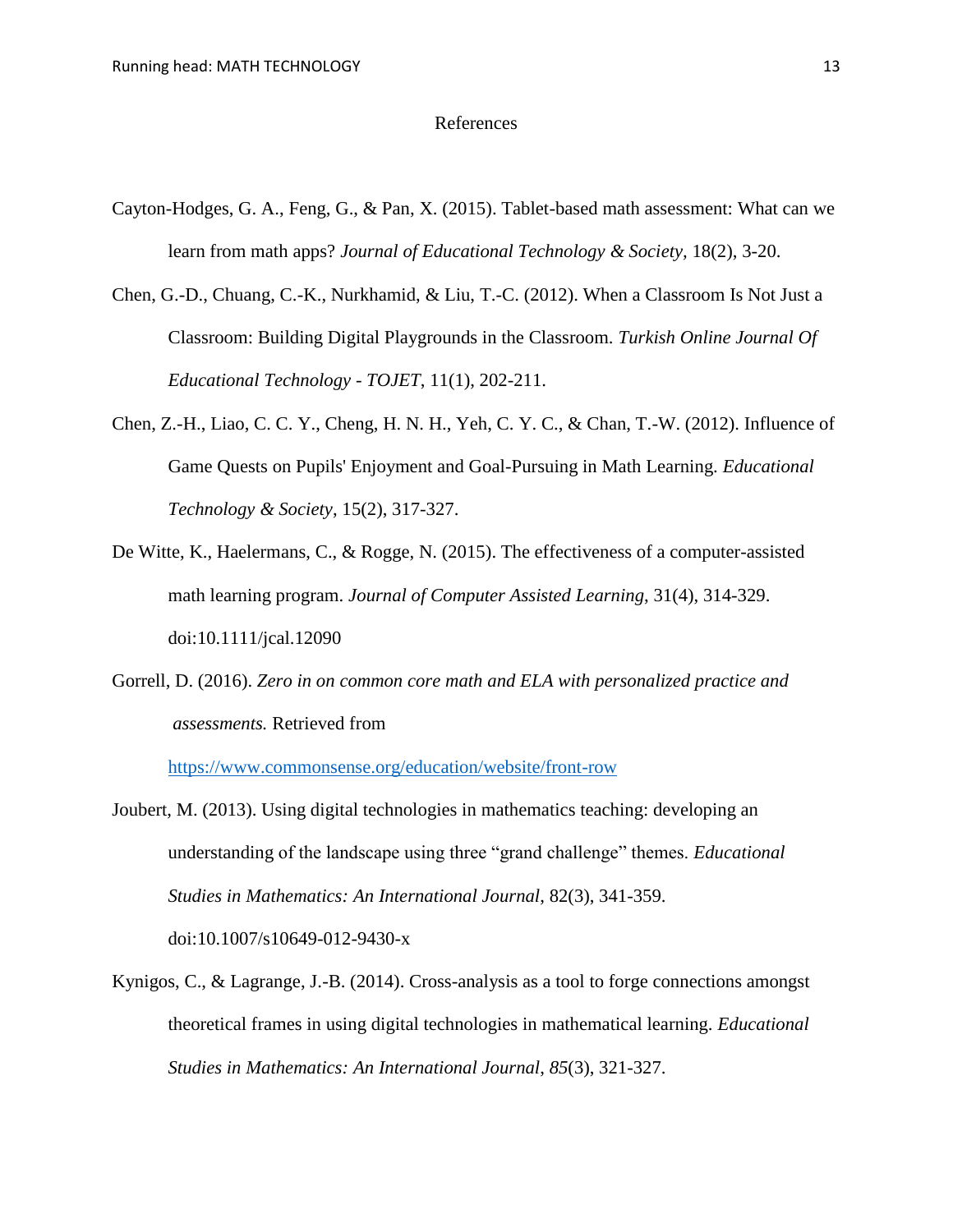doi:10.1007/s10649-013-9521-3

- Lagrange, J.-B., & Kynigos, C. (2014). Digital technologies to teach and learn mathematics: Context and re-contextualization. *Educational Studies in Mathematics: An International Journal*, *85*(3), 381-403. doi:10.1007/s10649-013-9525-z
- LeSage, A. (2012). Adapting Math Instruction to Support Prospective Elementary Teachers. *Interactive Technology and Smart Education*, 9(1), 16-32.
- Pitsolantis, N., & Osana, H. P. (2013). Fractions Instruction: Linking Concepts and Procedures. *Teaching Children Mathematics*, *20*(1), 18-26.
- Scherer, M. (2014, October 20). The paperless classroom is coming. *Time,* 184 (15), 36-38.

Tomaszewski, J. (2013). *Site review: Sumdog.* Retrieved from [http://www.educationworld.com/a\\_tech/site-reviews/sumdog.shtml](http://www.educationworld.com/a_tech/site-reviews/sumdog.shtml)

- Zhang, M. (2015). Understanding the relationships between interest in online math games and academic performance. *Journal of Computer Assisted Learning*, *31*(3), 254-267. doi:10.1111/jcal.12077
- Zhang, M., Trussell, R. P., Gallegos, B., & Asam, R. R. (2015). Using math apps for improving student learning: An exploratory study in an inclusive fourth grade Classroom. *TechTrends: Linking Research and Practice To Improve Learning*, 59(2), 32- 39.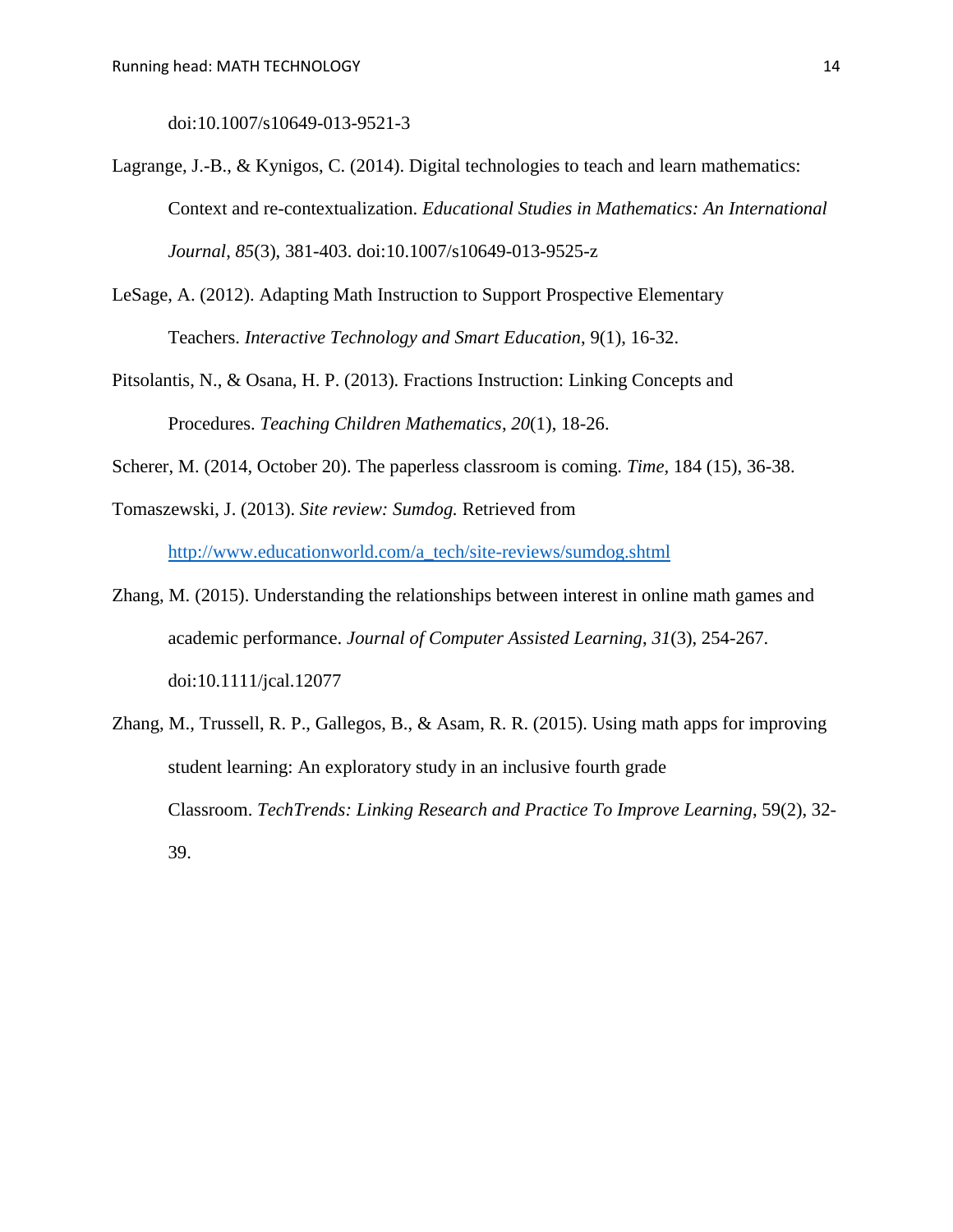#### Appendix A

#### Pre-Assessment and Post-Assessment Questions

- 1. Find the sum:  $2\frac{1}{2}$  $\frac{1}{3} + 3\frac{1}{2}$ 2
- 2. Find the product:  $2\frac{2}{3}$  $\frac{2}{3} \times 3 \frac{3}{4}$ 4
- 3. Find the difference:  $7\frac{1}{6}$  $\frac{1}{6}$  - 5  $\frac{2}{3}$ 3

4. The Martinez family went on a road trip. They drove 72  $\frac{1}{2}$  miles on the first day and 83  $\frac{2}{3}$ miles on the second day. Which of these is a reasonable estimate for how far they drove during the two days?

- 5. Find the area of a rectangle whose dimensions are  $\frac{2}{3} f t x \frac{3}{4}$  $\frac{3}{4}ft$ .
- 6. How will the product of  $2\frac{3}{4}$  $\frac{3}{4}$  X  $\frac{3}{8}$  $\frac{3}{8}$  compare to the number  $2\frac{3}{4}$  $\frac{3}{4}$ ?
- 7. A race involves bicycling  $25\frac{1}{2}$  miles and running  $6\frac{3}{4}$  $\frac{3}{4}$  miles. How long is the race?
- 8. Compute the following quotient:  $\frac{1}{8} \div 2$
- 9. Find the quotient:  $20 \div \frac{1}{4}$ 4

10. There is  $\frac{1}{4}$  of a birthday cake left in the refrigerator. Eight friends want to share the rest of the cake equally. What fraction of the entire cake will each friend get?

11. A jug contains  $2\frac{3}{4}$  $\frac{3}{4}$  liters of water. Two-thirds of the water is poured out of the jug. How much water is poured out?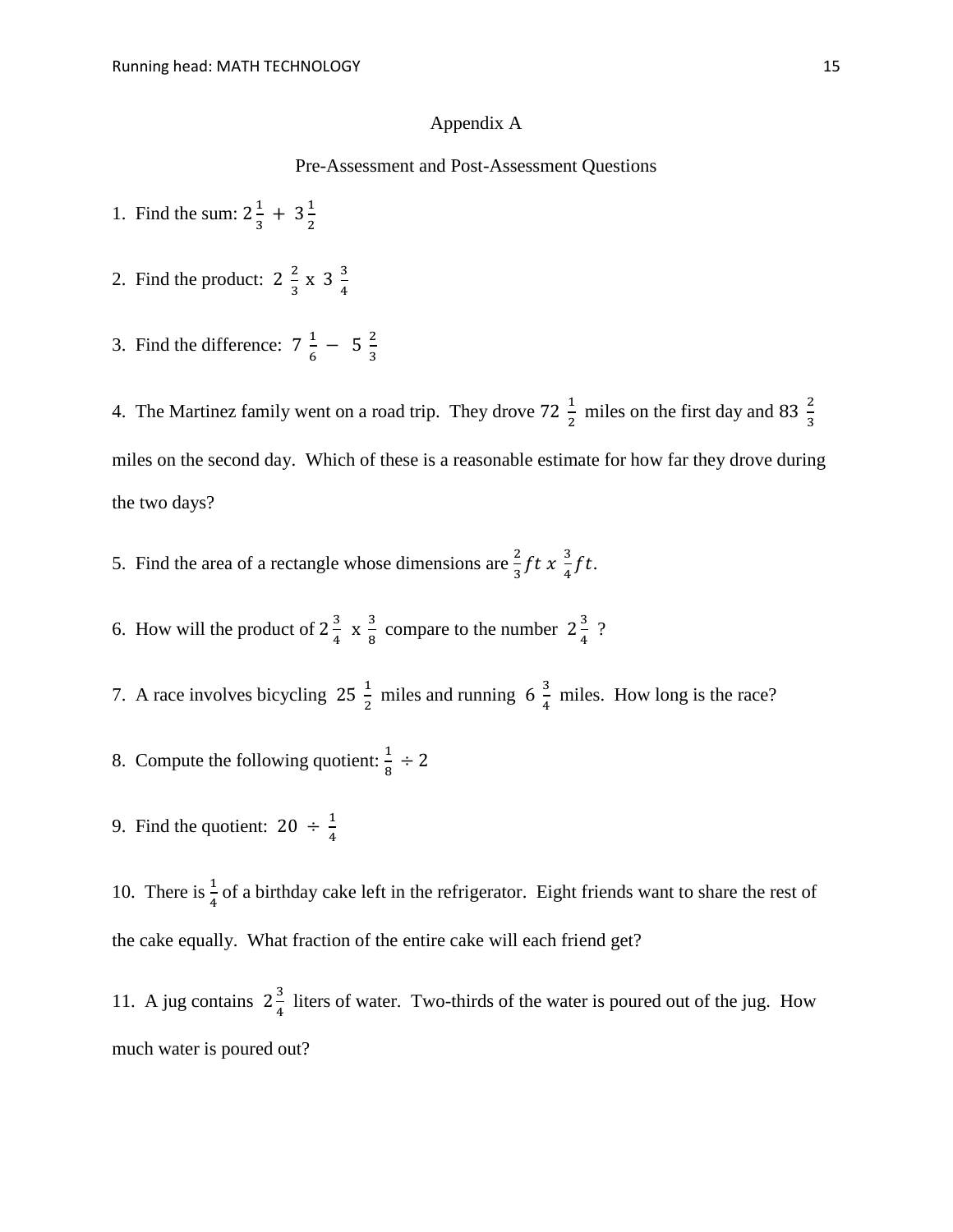12. Ms. Yama is providing transportation for her students to go skiing this weekend. She needs to know which sized van or bus to reserve. Out of her 30 students,  $\frac{2}{5}$  of her students are planning on going skiing. How many students will be going?

13. A fifth grade volleyball team scored 32 points in one game. Two-eighths of those points were scored in the second half. How many points were scored in the first half of the game?

14. Susan's homework was to practice the piano for  $\frac{3}{4}$  of an hour each night. How many minutes each night did she practice?

15. Three-fifths of the 30 students were boys. How many students were girls?

16. Before Jack and Jill fell down the hill, they ate one-fourth of a dozen cookies. How many cookies were left over?

17.  $\frac{11}{12} - \frac{2}{3}$ 3 18.  $51\frac{1}{2}$  -  $13\frac{3}{4}$ 19.  $7\frac{1}{2}$  $rac{1}{2}$  ÷ 2 $rac{5}{8}$ 8 20.  $\frac{7}{12} \div \frac{1}{12}$ 12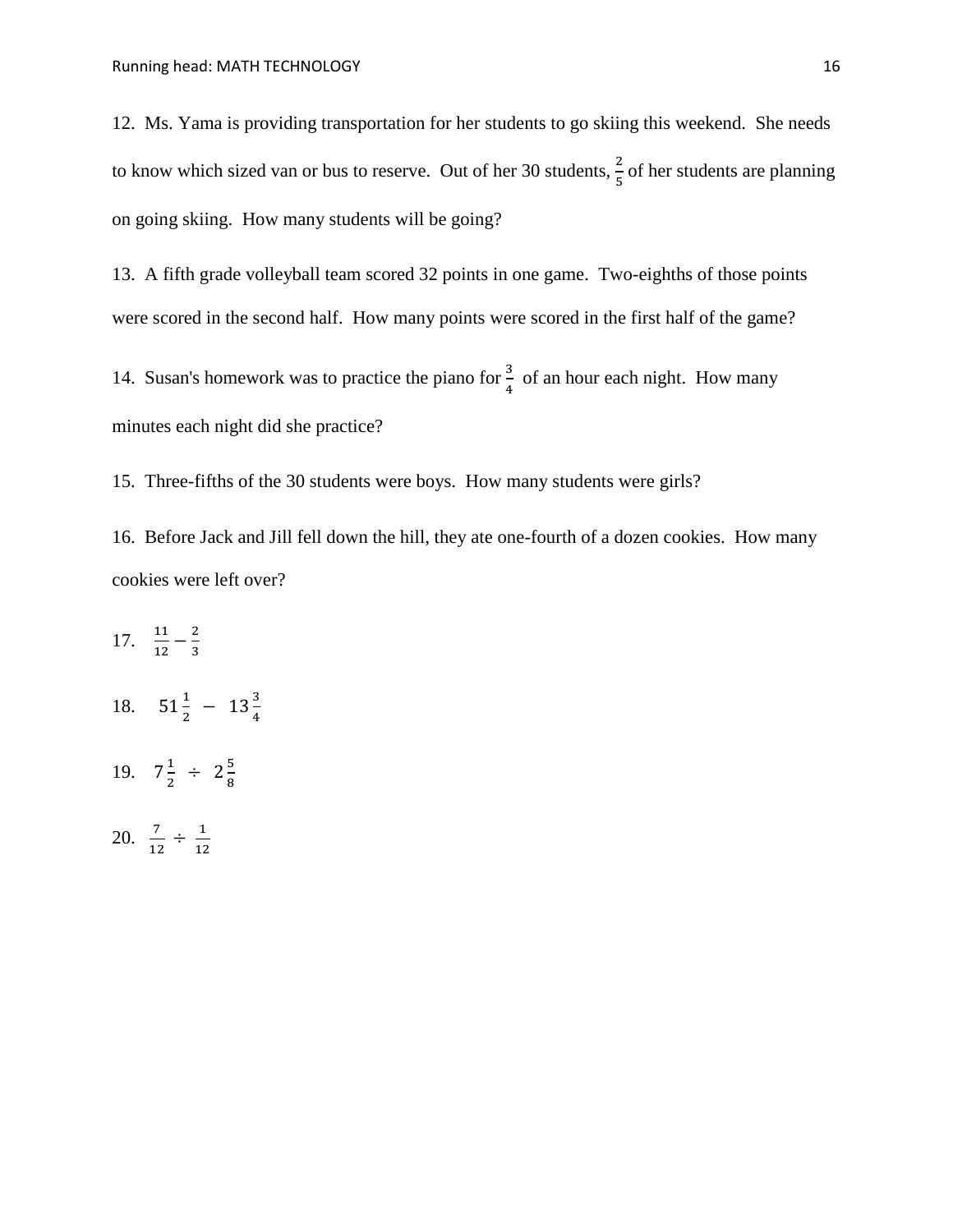# Appendix B

## Pre-Assessment Results

#### Pre-Assessment Results for the Control Class



Pre-Assessment Results for the Experimental Class

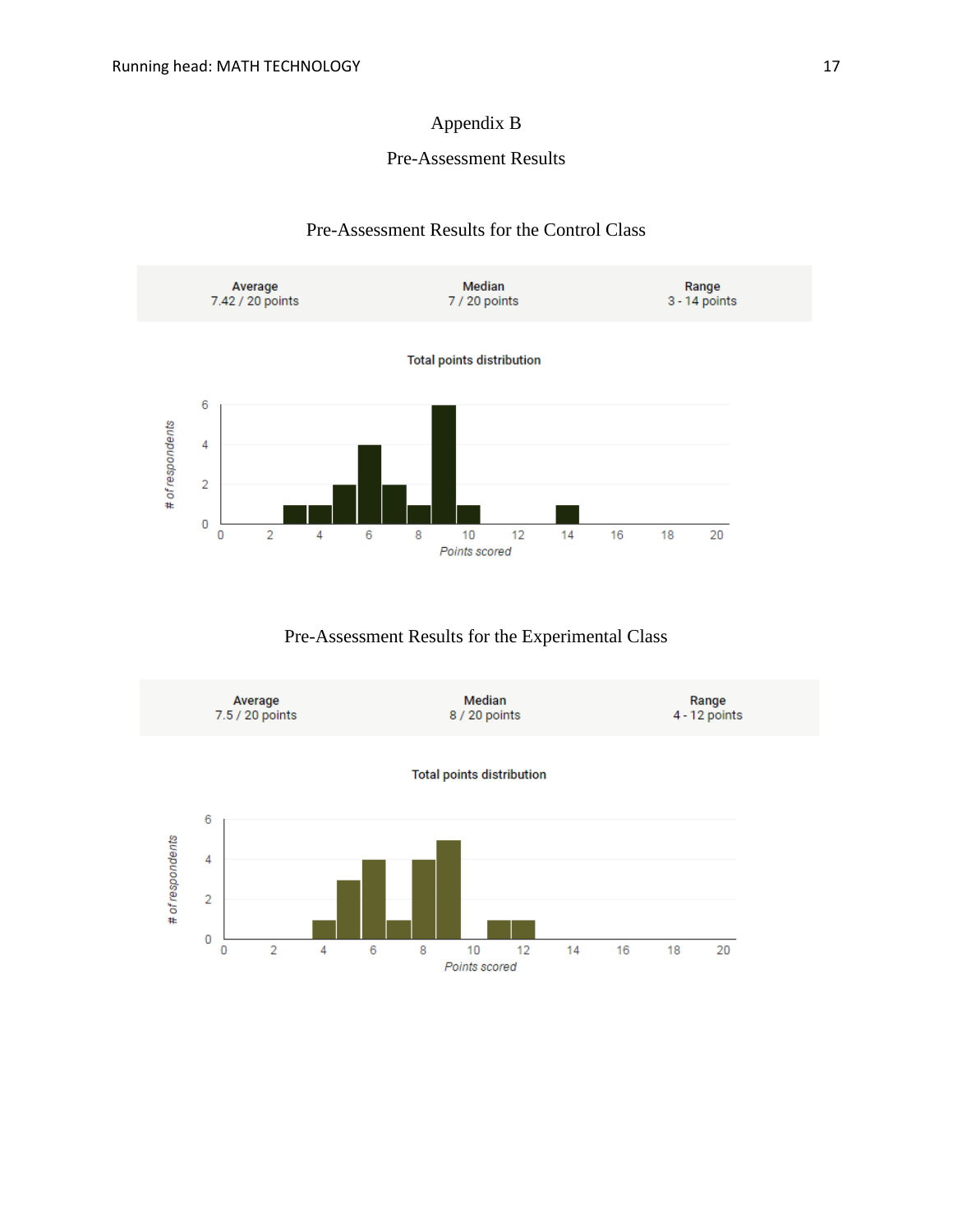# Appendix C

### Post-Assessment Results

## Post-Assessment Results for the Control Class



## Post-Assessment Results for the Experimental Class

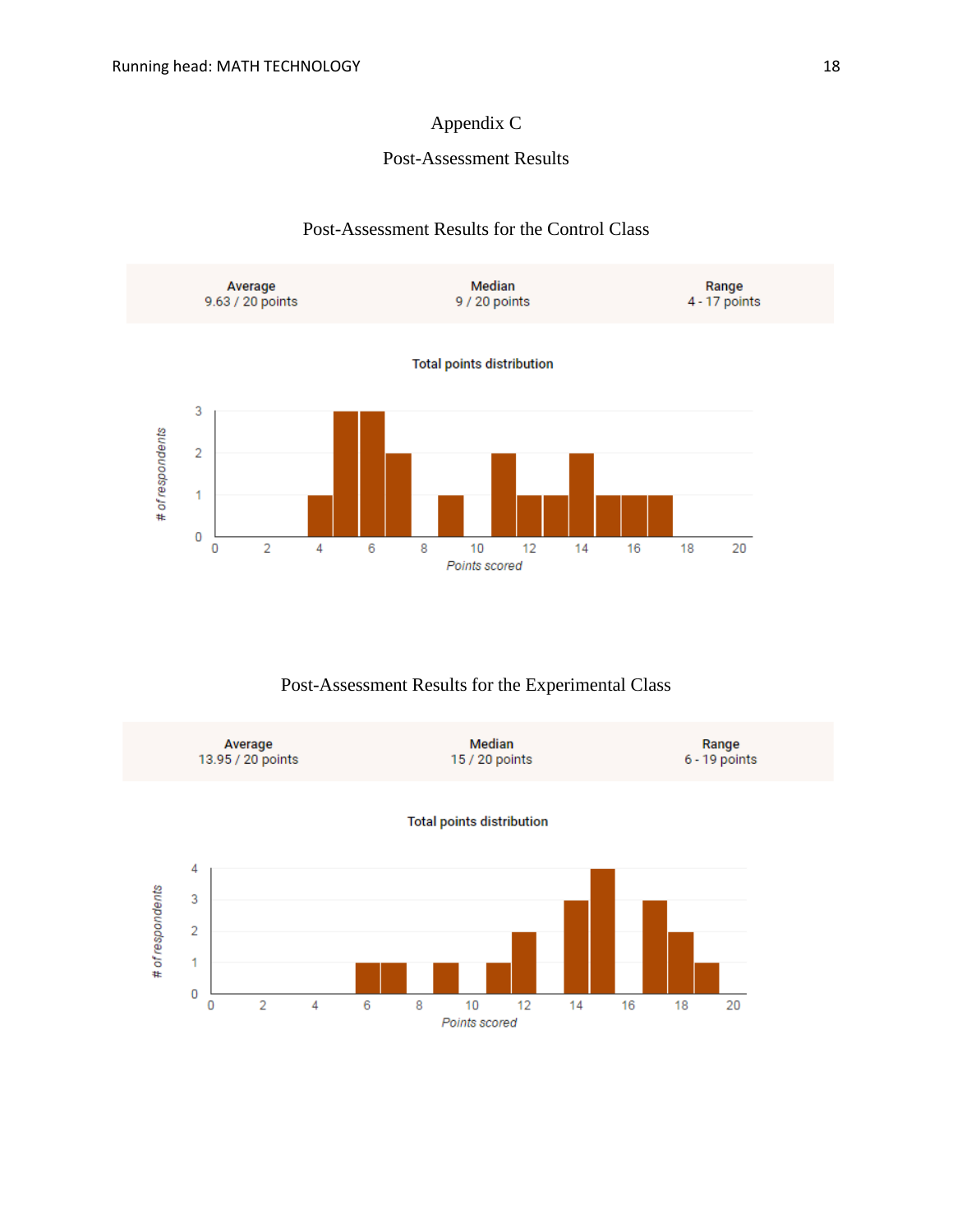# Appendix D

# Front Row Survey Results

# I enjoy using Front Row Math. (19 responses)



Front Row Math has helped me become better at solving fraction problems. (19 responses)